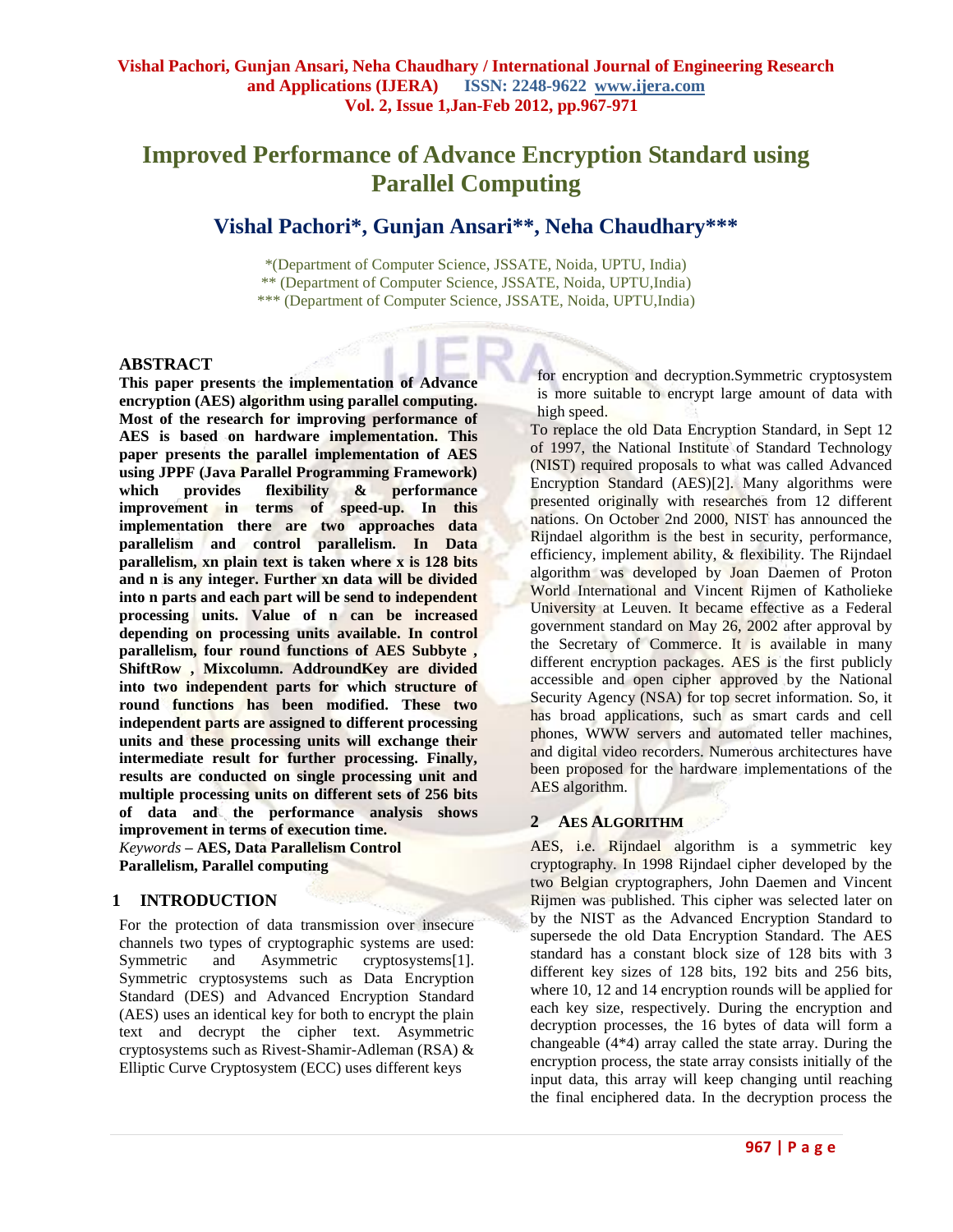state array will start by the enciphered data and will keep changing until retrieving the original data. The encryption of AES is carried out in blocks with a fixed block size of 128 bits each. The AES cipher calculation is specified as a number of repetitions of transformation rounds that convert the input plaintext into the final output of cipher text. Each round consists of several processing steps, including one that depends on the encryption key. A set of reverse rounds are applied to transform the cipher text back into the original plaintext using the same encryption key.



figure 1 AES Cipher

#### **3 RELATED PREVIOUS WORK**

Various attempts are made to increase the performance of AES algorithm as it is widely used, some of them are as follows:-

 In March 11, 2010, Piotr Bilski *et al* (2010), proposed "The multi-core implementation of the symmetric cryptography algorithms in the measurement system [1]. They proposed three different approaches of implementing AES algorithm on different processors.

The first modification of the original algorithm does not require any changes in the algorithm itself. The procedure involves dividing the input, plaintext bytes into blocks that can be encrypted and decrypted independently. This way multiple blocks can be processed simultaneously. The first operation here is separating the plain text or cipher blocks into independent streams and then applying the AES encryption or decryption procedures. The expected increase of the computational efficiency depends on the number of the applied copies of the procedure, determined by the number of the processing units (processors or cores). The second modification is more efficient approach as the modification made inside the algorithm to make every subprocedure inside the AES schedule to be able to run on the independent processor cores. This might also be necessary when the plain text or cipher blocks are processed in relation to the values obtained in the previous iterations. . The decryption and key expansion algorithms are performed analogously. Note that the parallelism of the whole scheme requires firstly row, then column operations. Firstly, the steps of the algorithms that are in a sequence can not be modified to be run simultaneously, as their results depend on the results obtained from the preceding operations. Therefore, the steps inside the ""for" loop (SubBytes, ShiftRows, MixColumns and AddRoundKey) must be processed sequentially, and no concurrent execution is possible. However, the analysis of the operations inside of these steps shows that the matrix operations can be broken into independent parts. The SubBytes and ShiftRows are the operations that transform the individual rows in the state array – each row can be processed separately. Moreover, as these operations are put one after another in the algorithm, there is no need to treat them as the separate subprocedures. They can be used inside one program function. Similarly, MixColumns and AddRoundKey can be decomposed into the simultaneously processed parts, but this time the latter operate on columns. Third approach depend upon modes of operation of AES algorithm. As the AES algorithm is the public key system, it is vulnerable to the mode of the operation. As all data are processed using the same key, identical plaintexts will be transformed into identical ciphers. This might facilitate the intruder to obtain useful information about the transmitted data without breaking the cipher. Therefore it is important to incorporate into the system block processing modes. To increase security of the encryption and decryption operations, the dependency between the subsequent data blocks must be introduced. The most popular safe modes that can be used in the MS are Cipher-Block Chaining (CBC), Propagating Cipher-Block Chaining (PCBC) and Cipher Feedback (CFB). The modification of all three safe modes includes separating them into independent streams. Limitations of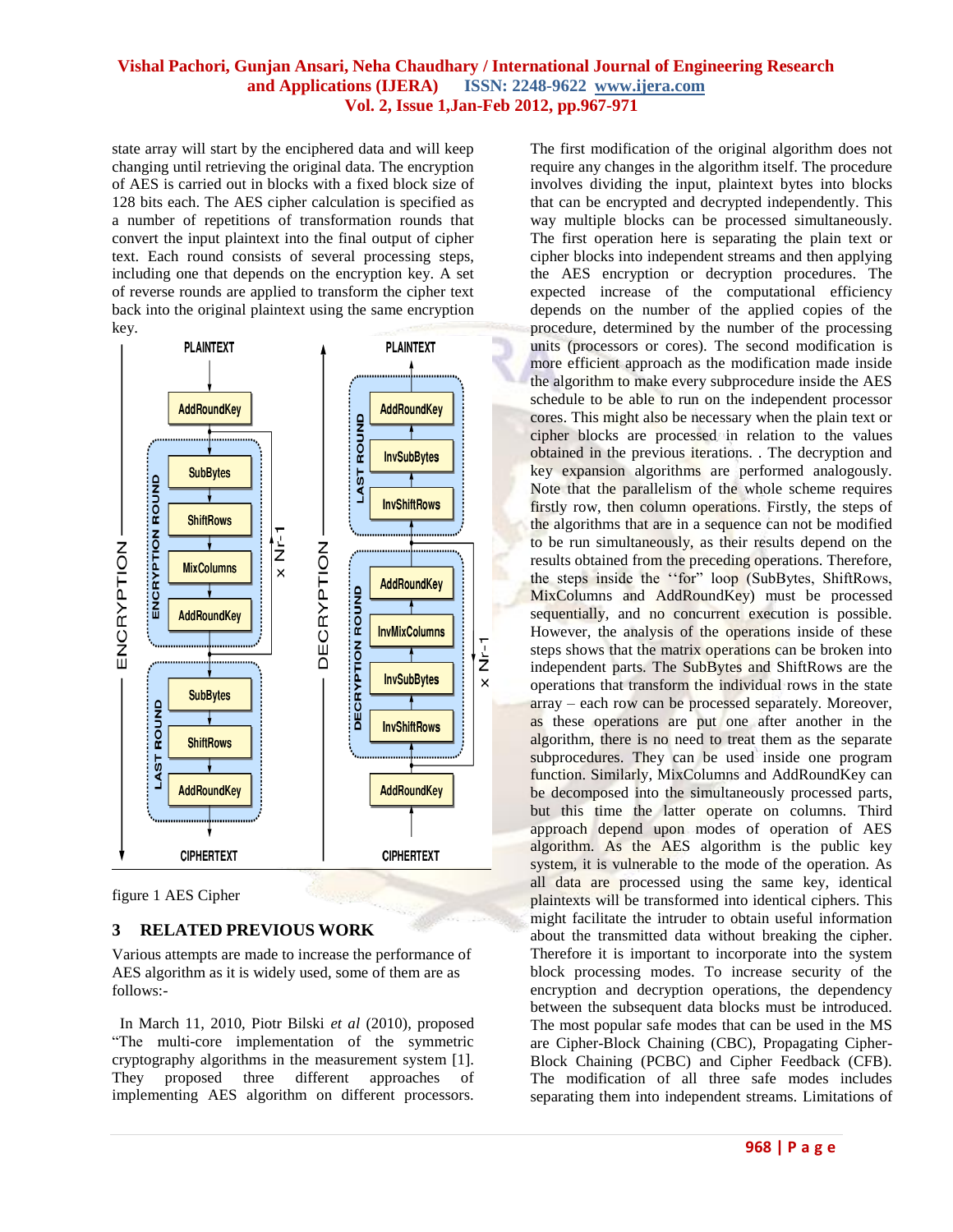the proposed solution lie in the computer configuration, although it also relies on the specific software (Lab VIEW environment and RTOS). It is possible to make this implementation in other environments which are more efficient (such as Agilent VEE), or generic programming language and use library other then CRYPTO-G library.

 Hua li *et al* (2008), proposed "A new compact dualcore architecture for AES encryption and decryption" in which they present a new compact architecture, consisting of two independent cores that process encryption and decryption simultaneously [3]. They unroll one iterative round loop with a 32-bit data path, which means that four clock cycles are required to complete one transformation round of a 128-bit block of data. They also present a new method for implementing ShiftRows/InvShiftRows, which are critical operations that directly affect the architecture of the compact 32-bit data path design. In addition, a compact key generation unit that generates subkeys for encryption and decryption on the fly is proposed. The proposed architecture can be easily extended to 192- and 256-bit cipher key implementations. . This approach is useful when both plaintext and cipher text is available to process as in the case of real time server. The architecture is based mainly on new optimized ShiftRows and InvShiftRows operations which avoid complex multiplexers and reduce the critical path of the design. The compact implementation can perform encryption and decryption in parallel, and it is most suitable for applications such as real-time dual-duplex wireless communication. In this approach, both hardware and software both needs to be modified. So, this approach is not cost effective and it can be used only where there is large amount of data for encryption and decryption both.

#### **4 THE AES MODIFICATION**

To improve the performance of AES algorithm using parallel computing there are two major approaches DATA Parallelism and Control Parallelism.

 In Data Parallelism the data is divided into more than one part and send different part to different nodes for execution. Each node is executing the same procedure or function but on different data. This approach is very effective when there is large data to process. AES can be implemented in the following manner using DATA parallelism. Server sends Plaintext with the Key on node 1 and it will compute the cipher text by running the AES algorithm and finally sends the result back to the Server. Node 2 follows the same procedure as shown in Fig. 2. The number of nodes can be increased according to our requirement and number of processing units available.

This approach is implemented using JPPF framework by passing different data sets to different JPPF nodes (node 1 and node 2).



#### figure 2 Data Parallelism

 In Control Parallelism the operation or function is divided instead of data. The different operation or function is assigned to different nodes and then finally the output is send to the server for final processing, as shown in Fig 3. Although it is less scalable then data parallelism but more speed up can be achieved by this approach.



Here,

Operation  $1 =$  combination of (SubByte and Shiftrow operation)

Operation  $2 =$  combination of (Mixcolumn and Addround key)

 In control parallelism approach, the four main operations in AES algorithm are divided into two parts and combination of these operations is Operation 1 and Operation 2. Node 1 will execute only operation 1 and Node 2 will perform only operation 2. Nodes will communicate the result of each other when needed.

 The Fig. 3 is System architecture of control parallelism approach. It shows the entire process of proposed control parallelism approach.

 In this approach first of all Server fetches Plaintext (or message to encrypt) and round key from two different files then server will perform the initial function which is Add Round Key in which server simply e-xor the plaintext with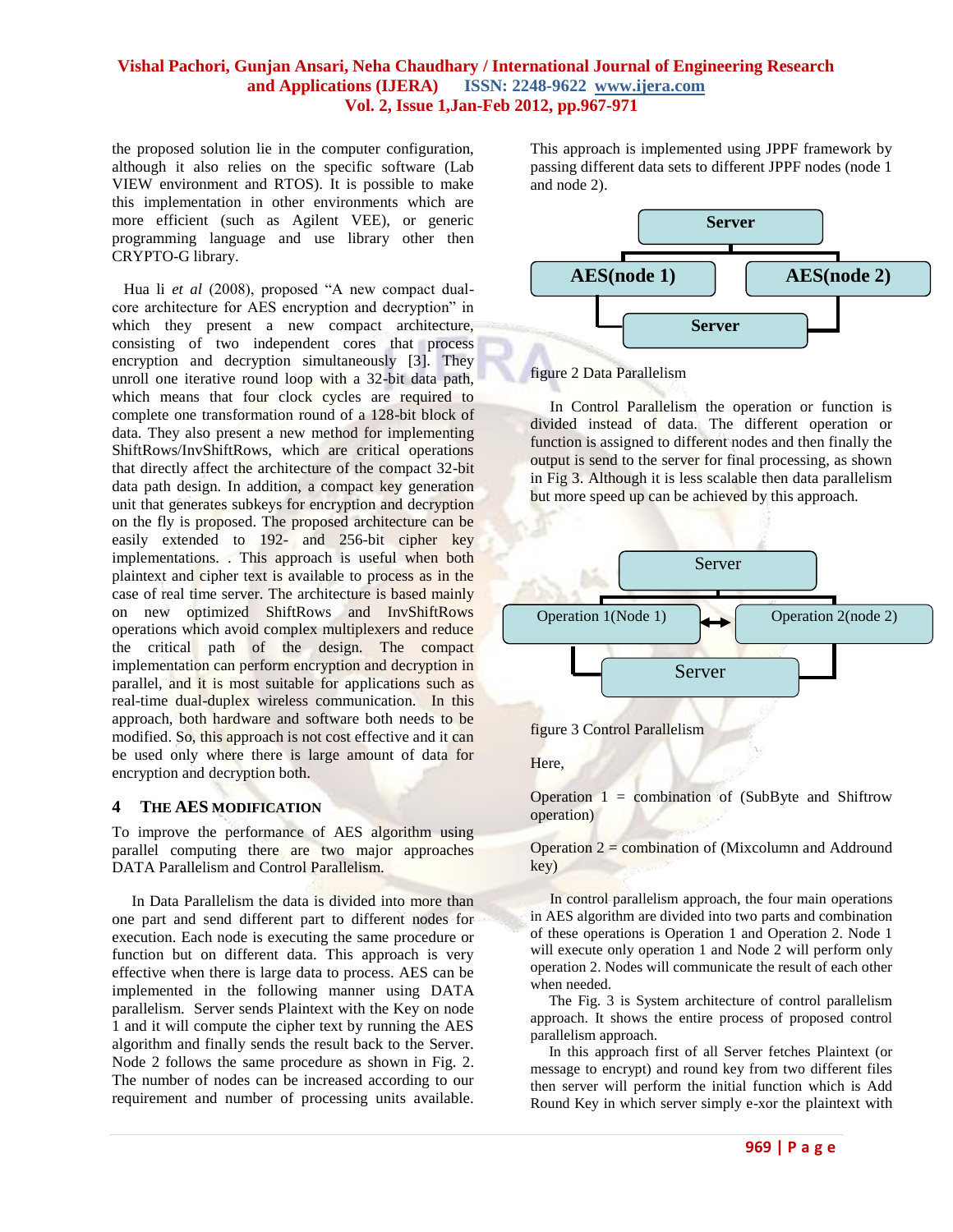the input round key. Then server divides the resultant into two parts ,say A and B, and sends these parts to Node 1(First processing unit) then Node 1 will perform operation 1 which is combination of two round functions namely SubByte and Shiftrow on data set A and then Node 1 will send its computed result to Node 2 (second processing unit).

Node 2 will perform the operation 2 which is combination of other two round functions namely Mixcolumn and Addround key on data set A at the same time Node 1 is performing operation 1 on data set B. Then Node 2 and Node 1 will exchange their result and both wait for other processing unit to compute the result.



#### figure 4 Proposed AES Modification

As operation 1 and operation 2 approximately takes equal time to execute so the waiting time is negligible. At the same time, Node 1 will perform operation 1 and Node 2 will perform operation 2 on different data sets and then they exchange their results and this process is repeated  $(N_r - 1)$ 

times where  $N_r$  is number of rounds. The value of  $N_r$  will depend upon the length of the input key for 128bit key the value of  $N_r$  is 10. Then, Node 2 will send the computed data after  $(N_r -1)$  rounds to the server and server will combine that computed data.

Finally, server will perform the last round which contains SubByte, ShiftRow and AddRoundKey round function. These Operations are performed on server because if the data is sent to Node 1 and it will compute the last round then it will increase the overall execution time so it's better to execute it on the server as these operations are performed serially so there is no need to send data to other processing unit and it will save the communication time or delay.

# **5 IMPLEMENTATION**

Both the approach can be implemented using JAVA Parallel Programming Framework (JPPF). JPPF works on any system that supports Java[5]. There is no operating system requirement; it can be installed on all flavors of UNIX, Linux, Windows, Mac OS, and other systems such as zOS or other mainframe systems. A JPPF grid is made of three different types of components that communicate together:

- **clients** are entry points to the grid and enable developers to submit work via the client APIs
	- **servers** are the components that receive work from the clients, dispatch it to the nodes, receive the results fom the nodes, and send these results back to the clients
	- **nodes** perform the actual work execution

To understand how the work is distributed in a JPPF grid, and what role is played by each component, the following two units of work that JPPF handles should be defined.

A **task** is the smallest unit of work that can be handled in the grid. From the JPPF perspective, it is considered *atomic*.

A **job** is a logical grouping of tasks that are submitted together, and may define a common service level agreement (SLA) with the JPPF grid.

For establishing communication between nodes "Hazelcast" Framework is used. Hazelcast framework is used only to create a distributed data structure on which node 1 and node 2 can communicate by putting their computed value.

The **Data parallelism** approach can be written as:

AES (data parallelism)

**Initial Condition:** Plain Text (p bits) and key (k bits) where p is multiple of 128 and n number of processors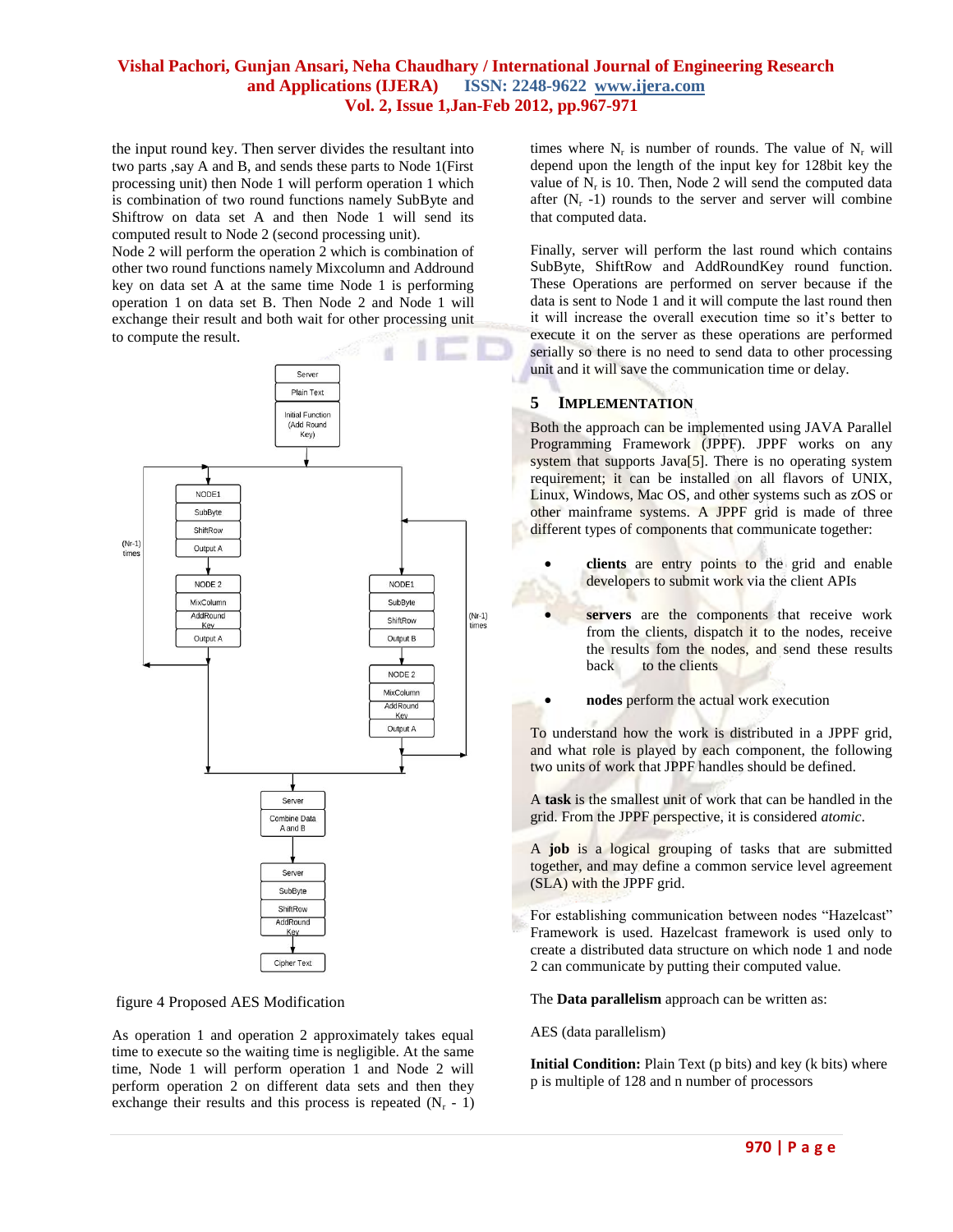Final Condition: p bits of encrypted text (cipher text)

**Begin:**

Spawn  $(P_0, P_1$  ……....... $P_{N-1}$ )

For all  $P_i$  where  $0 < i < n-1$ 

 $A_i$  = Plaintext  $[(i*128), (i*128) + 1, (i*128) + 2...$ (i\*128)+127]

Call  $AES(A_i, k)$ 

End for

End

The **Control Parallelism** approach can be written as:

**Initial Condition:** Plain Text (p bits) and key (k bits) where p is multiple of 128 and n number of processors

**Final Condition: p** bits of encrypted text (cipher text)

**Begin:**

Spawn  $(P_0, P_1)$ 

 $A_0 =$  PlainText [0,127]

 $A_1 =$  PlainText [127,255]

For all  $P_i$ ,  $0 \le I \le 1$ 

For  $j = 0$  to 9

Call Operation1 on A<sub>i</sub>

Wait for Operation1 to complete

Call Operation 2 on A<sup>i</sup>

End for

Call LastRound on  $[A_0 + A_1]$ 

End for

End

Here,

Last Round contains SubByte , ShiftRow and AddroundKey Operation as shown in Fig. 1.

#### **6 PERFORMANCE ANALYSIS**

The performance of proposed architechture is measured in terms of execution time. The performance is measured on 256 bits of data and on two nodes or processing units. The following Table gives the execution time of converting 256 bits plain text into cipher text on JPPF framework using two nodes. The time taken by single core to encrypt 256 bits of data is 14, 15 and 13 seconds in different run. The time taken by the 1st run is more than the time taken in the subsequent run because in the first run the Hazelcast Framework is loaded which takes time to load. In the subsequent runs the time taken by the modified AES algorithm is almost same i.e. execution time gets stable. Speed up of the modified AES algorithm is shown below.

The configuration of the system on which these results are taken is as follows:

Processor: Intel Core(TM)2Duo E7300@ 2.66 Ghz 3MB L<sub>2</sub> cache memory

Ram: 2GB

Speed Up = (Time taken by the serial algorithm) / (Time Taken by the Parallelism algorithm)

## **Speed up For Data Parallelism for 256 bits of Data:**

Speed up for Data parallelism  $(1st run) = 15/10 = 1.5$ 

Speed up for Data parallelism  $(2nd run) = 14/7 = 2.0$ 

Speed up for Data parallelism  $(3rd \text{ run}) = 13/6 = 2.16$ 

Speed up for Data parallelism  $(4th run) = 13/7 = 1.85$ 

#### **Speed up For Data Parallelism for 256 bits of Data:**

Speed up for Control parallelism  $(1st run) = 15/11 = 1.36$ 

Speed up for Control parallelism  $(2nd run) = 14/7 = 2.0$ 

Speed up for Control parallelism  $(3rd run) = 13/6 = 2.16$ 

Speed up for Control parallelism  $(4th run) = 13/6 = 2.16$ 

|           | Data<br><b>Parallelism</b><br>(Seconds) | <b>Control</b><br>Parallelism(Sec) |
|-----------|-----------------------------------------|------------------------------------|
| $1st$ Run | 10                                      | 11                                 |
| $2nd$ Run |                                         |                                    |
| $3rd$ Run | 6                                       | 6                                  |
| $A$ th    |                                         | 6                                  |